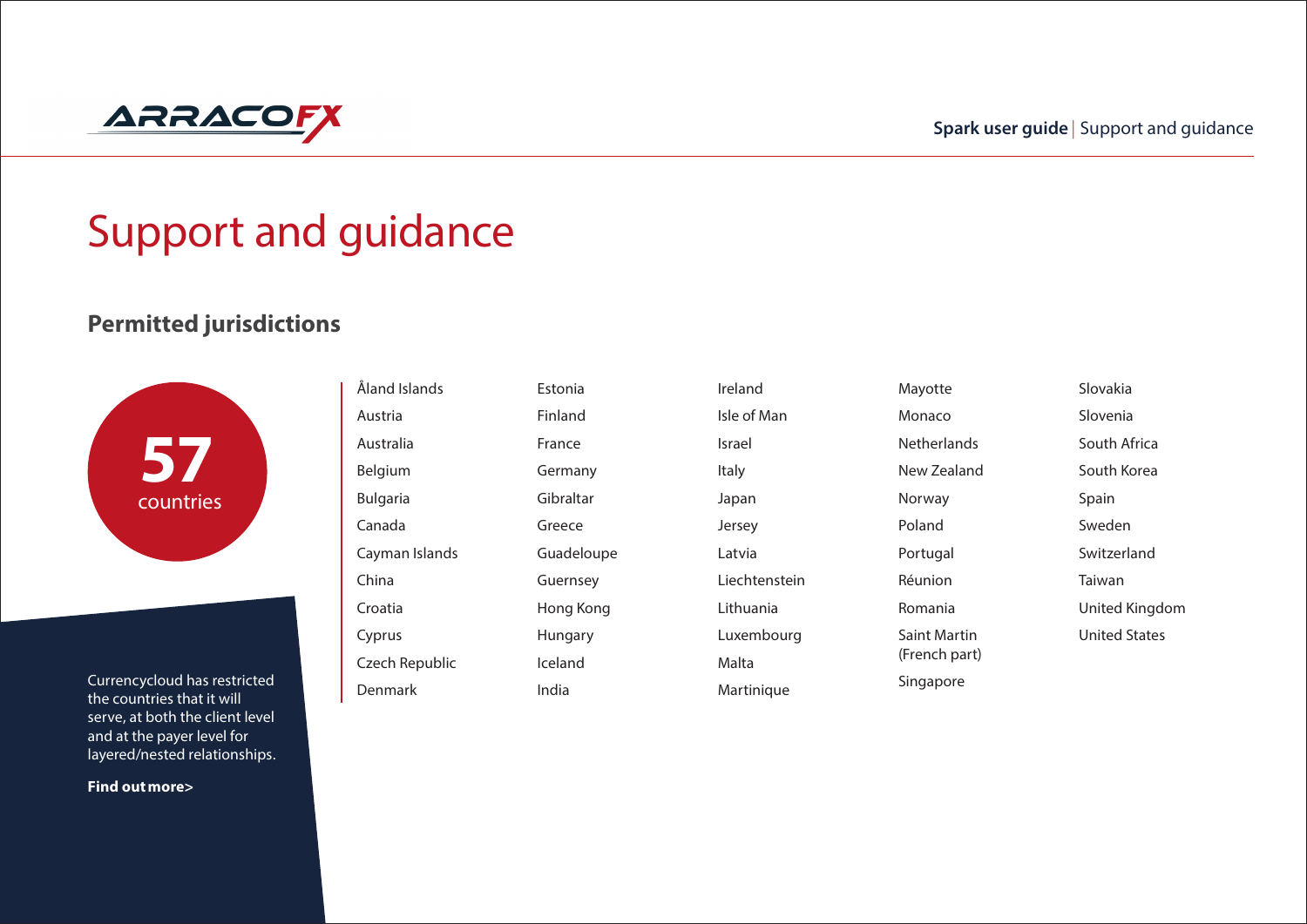

# **Receiving funds**

**You can receive funds in the following currencies from any permitted jurisdiction:**



#### $\blacksquare$  "#"  $\blacksquare$  "#"  $\blacksquare$  "#"  $\blacksquare$  "#"  $\blacksquare$  "#"  $\blacksquare$  "#"  $\blacksquare$  "#"  $\blacksquare$  "#"  $\blacksquare$  "#"  $\blacksquare$  "#"  $\blacksquare$  "#"  $\blacksquare$  "#"  $\blacksquare$  "#"  $\blacksquare$  "#"  $\blacksquare$  "#"  $\blacksquare$  "#"  $\blacksquare$  "#"  $\blacksquare$  "#"  $\blacksquare$  "#"  $\blacksquare$  "#"  $\$

|             | <b>Australian Dollar(AUD)</b> | Japanese Yen(JPY)       | Singapore Dollar(SGD)   | Euro (EUR)       |
|-------------|-------------------------------|-------------------------|-------------------------|------------------|
|             | Bahrain Dinar(BHD)            | Kenyan Shilling(KES)    | South African Rand(ZAR) | UK Sterling (GBI |
|             | Bulgarian Lev(BGN)            | Kuwait Dinar (KWD)      | Swedish Krona(SEK)      | US Dollar (USD)  |
| currencies: | Canadian Dollar(CAD)          | Mexican Peso(MXN)       | Swiss franc (CHF)       |                  |
|             | Chinese Yuan(CNY)             | New Zealand Dollar(NZD) | Thai Baht (THB)         |                  |
|             | Croatian Kuna(HRK)            | Norwegian Krone(NOK)    | Turkish Lira(TRY)       |                  |
|             | Czech Koruna(CZK)             | Omani Rial (OMR)        | Ugandan Shilling UGX)   |                  |
|             | Danish Krone(DKK)             | Polish Zloty (PLN)      | UK Sterling (GBP)       |                  |
|             | Euro (EUR)                    | Qatar Rial (QAR)        | United Arab             |                  |
|             | Hong Kong Dollar(HKD)         | Romanian Leu(RON)       | Emirates (AED)          |                  |
|             | Hungarian Forint(HUF)         | Russian Ruble(RUB)      | US Dollar (USD)         |                  |
|             | Israeli Shekel(ILS)           | Saudi Riyal (SAR)       |                         |                  |

Euro(EUR) UK Sterling(GBP)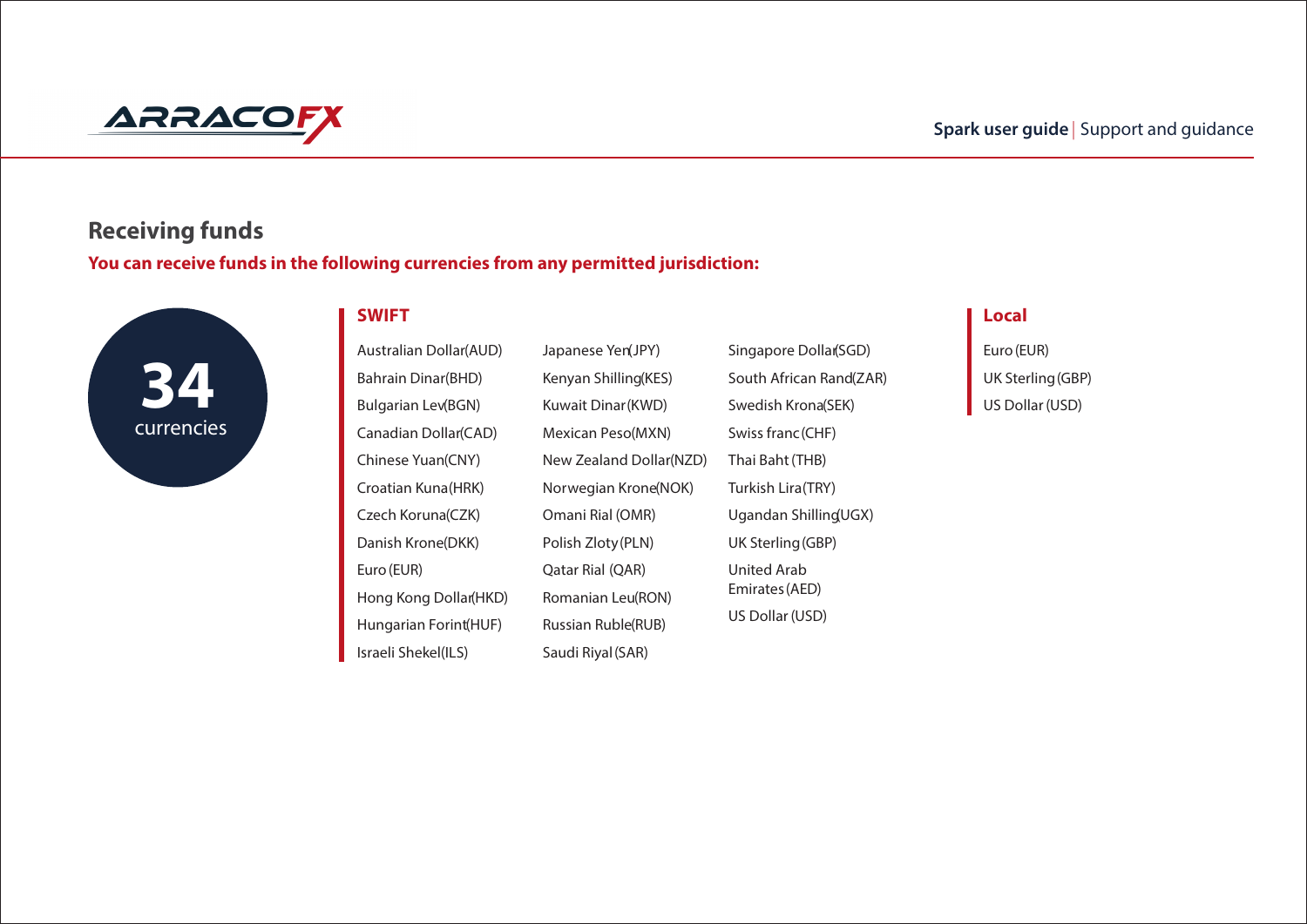

## **Converting funds You can convert funds in the following currencies:**



Australian Dollar(AUD) Bahrain Dinar(BHD) Bulgarian Lev(BGN) Canadian Dollar(CAD) Chinese Yuan(CNY) Croatian Kuna(HRK) Czech Koruna(CZK) Danish Krone(DKK) Euro(EUR) Hong Kong Dollar(HKD) Hungarian Forint(HUF) India(INR)\* Indonesia(IDR)\* Israeli Shekel(ILS)

Japanese Yen(JPY) Kenyan Shilling(KES) Kuwait Dinar(KWD) Malaysia(MYR)\* Mexican Peso(MXN) New Zealand Dollar(NZD) Norwegian Krone(NOK) Omani Rial (OMR) Philippines(PHP)\* Polish Zloty(PLN) Qatar Rial (QAR) Romanian Leu(RON) Russian Ruble(RUB)\*\* Saudi Riyal(SAR)

Singapore Dollar(SGD) South African Rand(ZAR) Swedish Krona(SEK) Swiss franc(CHF) Thai Baht(THB) Turkish Lira(TRY) Ugandan Shilling(UGX) UK Sterling(GBP) United Arab Emirates(AED) US Dollar(USD)



\*\* Currencycloud supports RUB as a sell currency only. You can not convert any other currency into RUB for payments.